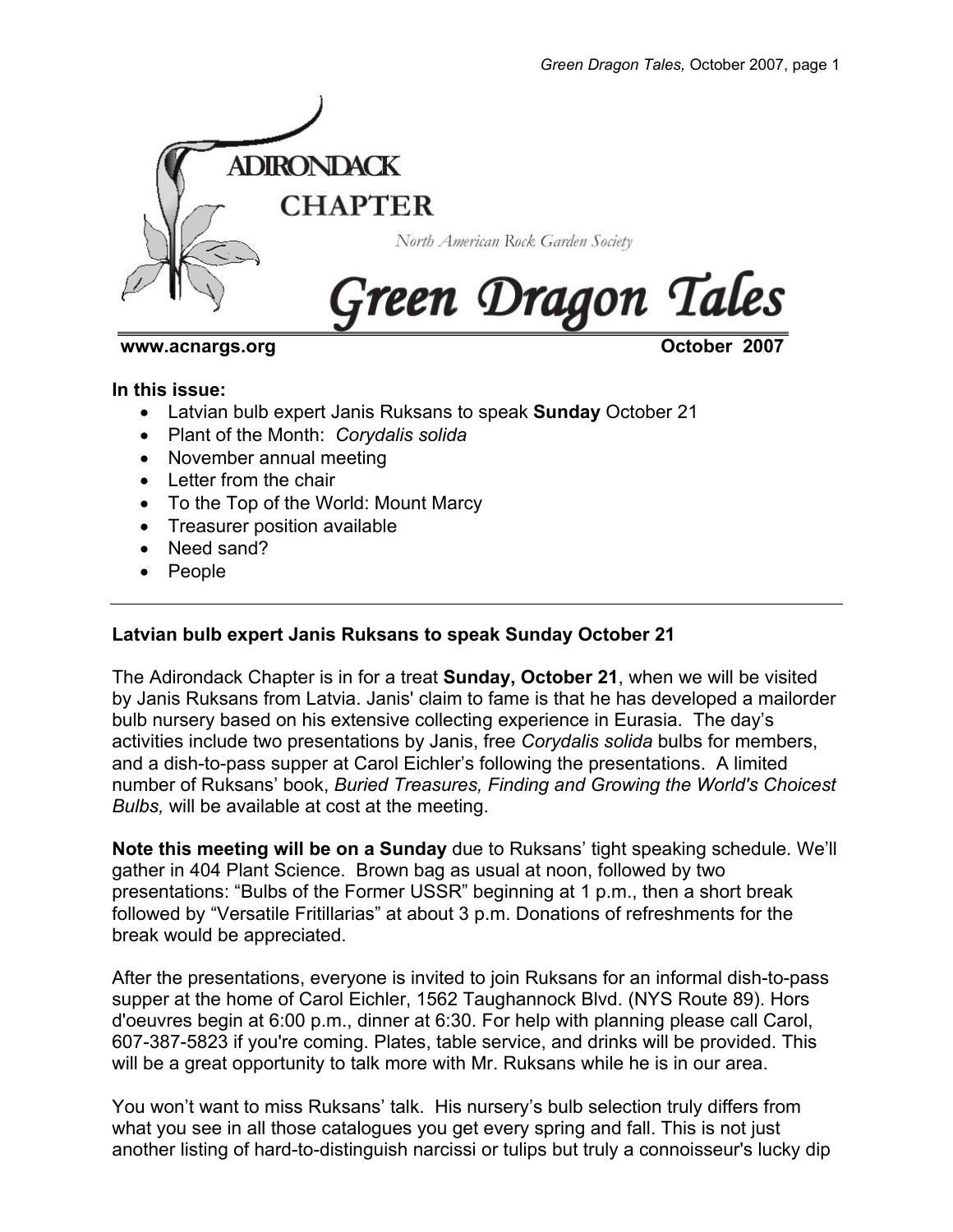of known, named, best varieties of such things as *Colchicums* and *Corydalis*, to name just two genera, as well an extensive listing of species and rarities that you never see anywhere else.

The same can be said for just about any other genus of bulbous plants from the broader reaches of the northern hemisphere. All the plants he sells are nursery grown. And in addition to the rarities, he has developed many new selections and cultivars to stimulate the most jaded of bulb lovers among us. Anyone who has even just one grape hyacinth in their garden should get something out of his talks. Our program coordinator Robin Bell says, "I already have a hole in my back pocket and I haven't even heard him yet. Be warned."

**Here's more on Ruksans:** Janis Ruksans is the owner of Ruksans Bulbs Nursery in Latvia, a world renowned bulb grower and collector, and author of five books on bulbs. Since launching his first international mailorder catalog in 1991, Ruksans has rapidly gained a reputation as one of the world's foremost experts on rare and unusual bulbs: Juno irises striped like exotic birds; gem-like corydalis; dusky, brooding fritillaries. For decades, Ruksans has been scouring remote and dangerous regions of Europe and Asia to bring back the botanical treasures that he offers through his nursery, often contending with corrupt government agents, armed rebels, drunken drivers, and even (before the fall of the Soviet Union) the KGB. He has been growing bulbs since age twelve.

His book *Buried Treasures, Finding and Growing the World's Choicest Bulbs* will be offered for sale at cost. Once you read the accounts of his extensive travels, you'll never look at a flowering bulb in the same way. A crocus will take you to the shores of Lake Abant in northwest Turkey, a tulip to the mountains of Chimgan in Uzbekistan. The flowers meld with the wild and rugged landscapes that nurture them. Although adventure abounds, there's a great deal more for the gardener seeking trustworthy information. As well as being a renowned collector, Ruksans is a grower and propagator of bulbs second to none, and he generously shares his professional knowledge about the care and cultivation of every major and minor genus of bulb-forming plant. If you've tried and failed with a choice specimen, Ruksans will arm you with the knowledge to try again and succeed.

Ruksans has also worked at the Latvian National Botanical Garden and was the editor-in-chief of a horticultural magazine for nearly twenty years. He is currently on a NARGS-sponsored speaker's tour. A display copy of his nursery catalog will be available. The Chapter hopes to organize a group bulb order next year if there is sufficient interest

## **Plant of the Month:** *Corydalis solida*

At our October 21 meeting, members will receive a packet of *Corydalis solida* bulbs. (Leftovers will be sold at cost.) Also known as fumewort, this species is native to Europe. It has light purple tubular flowers and gray-green finely divided foliage.

It does best in rich, moist, well-drained soil in part shade, and is reputed to be hardy to at least Zone 5. I expect it might succeed, but spread less, in conditions less than ideal. It's very attractive in flower and will naturalize in areas where it's happy, unlike the pest *C. lutea* (yellow corydalis) that can be a rampant spreader.

*C. solida* blooms in May in our area and goes dormant soon after blooming. It is not a prima donna that will make you endure its dying foliage while it slowly withers. It makes a quick exit in late spring. *C. solida* is also available in named varieties in white, pink, rose, and shades of orange.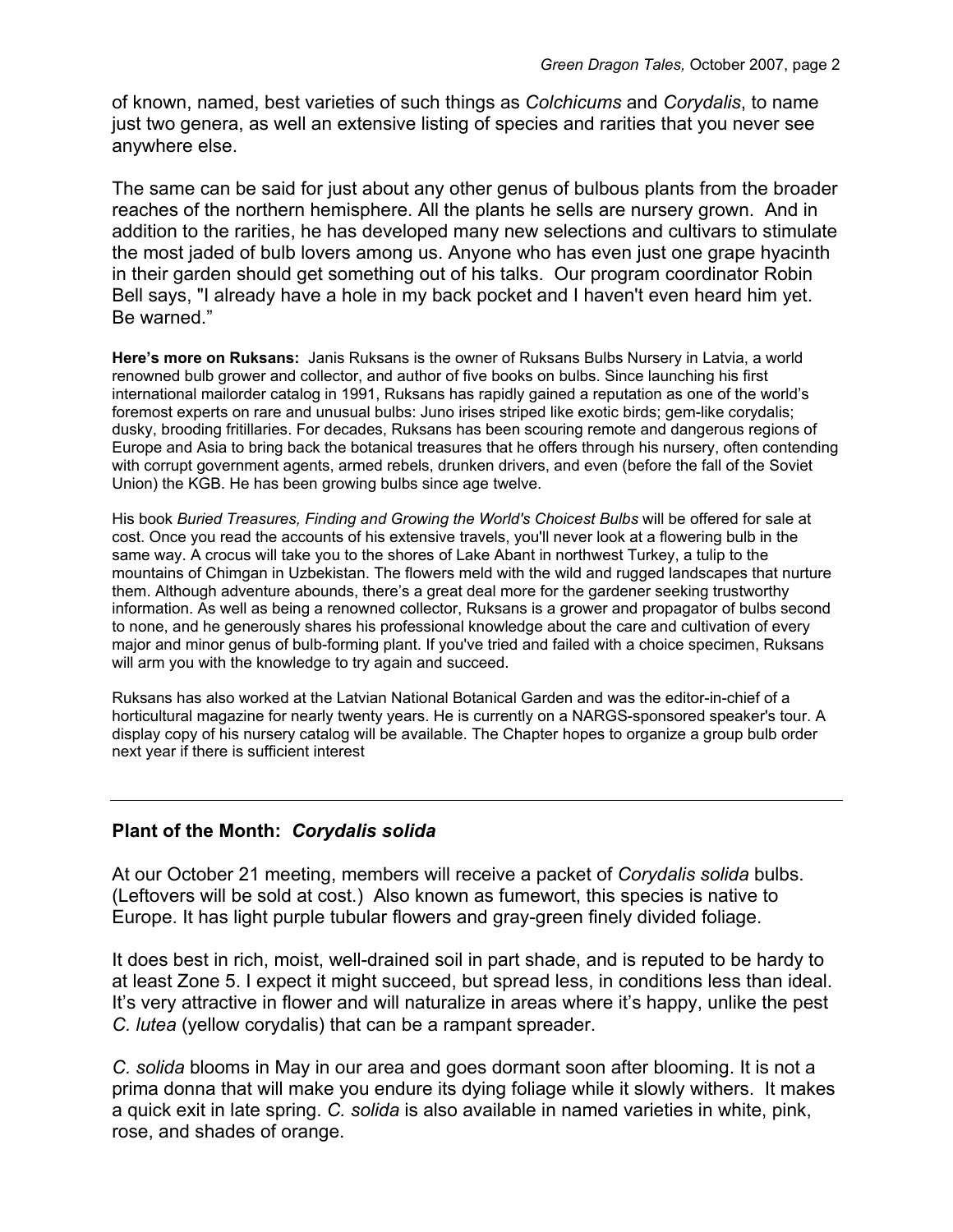Two sources of named varieties are McClure & Zimmerman (www.mzbulb.com) and Janis Ruksans (catalog \$5 from Janis Ruksans, Dr. Biol., P.O. Rozula, LV -4150 Cesis dist., Latvia or email me for a catalog via email at basecamp@alum.syracuse.edu.) McClure & Zimmerman has a few interesting choices. Ruksans has a dizzying array of choices for the collector.

**Cultural instructions:** Plant tubers soon after receipt, 4 inches deep and 4 inches apart in fall. Plants grow 6 inches tall. One catalog suggests soaking tubers for a few hours if they look over dried.

## **November 10 – Annual meeting and dish-to-pass**

Because November 10 is home football game at Cornell University, our Annual Meeting and Dish-to-Pass will be held in Room A at Tompkins County Cooperative Extension, 615 Willow Ave., Ithaca, N.Y. (where Dey St., Willow Ave. and Rte. 13 meet). Note this is the **second Saturday** of the month, not our usual third. If you need directions, visit: counties.cce.cornell.edu/Tompkins or call the CCE office during regular business hours: (607) 272-2292. Set up starts at 11 a.m. with dish-to-pass at noon. (Note there will be no microwave or oven available but plenty of electrical outlets.) Drinks will be provided. The program will begin at 1 p.m., and may include a special guest. Look for details in the November newsletter.

# **Letter from the Chair**

I'm awaiting our October programs with great anticipation – over a year you might say. Our presenter, Janis Ruksans, qualifies as a true plant explorer, at least in my estimation. He was scheduled to talk to us last fall but he broke his leg on a plant expedition. (My imagination leads me to speculate on the circumstances.) So he was unable to make the trip. Ruksans is a world authority on bulbs and he is brought to us from his native Latvia with thanks to NARGS National for arranging this tour and subsidizing the cost. Please tell your friends not to miss this one!

With our annual meeting coming up in November it's time to start thinking about next year. We are fortunate that all of our Board members are continuing, that is to say, there are no term expirations. However, we are in need of a Treasurer. This is an elected twoyear position and includes Board membership. Carolyn Yaeger's term is expiring and the good news is that she is willing to train her replacement. Note the details inside this newsletter.

We are also seeking to add more at-large Board members. If this is something you might be interested in, feel free to contact me.

Coming up in November, we traditionally offer a dish-to-pass and will again this year. We hold our annual meeting at that time as well, a requirement of our by-laws. This year we are planning something a little different however. Rather than oral reports you can read a summary of our year through the newsletter. Instead we will plan to offer a short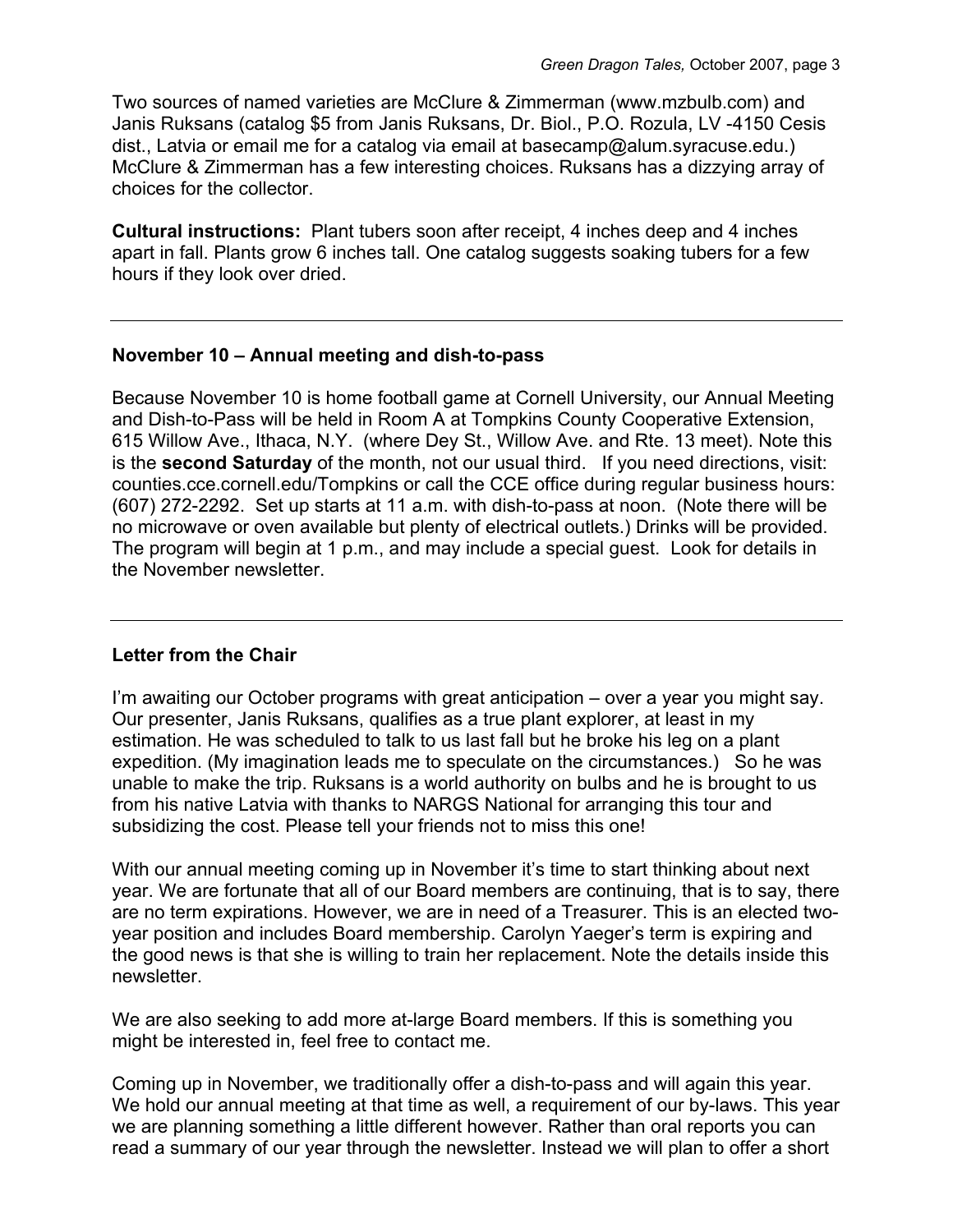program, as yet undetermined at this writing. Note that we will meet on the 2nd Saturday of the month, so mark your calendars now and plan to attend.

## *Carol Eichler, chair*

P.S.: **Free to good home: small wooden drafting table** (31 x 23). Folds up for compact storage. It has served me well as a temporary potting table. You come pick it up (or I can bring it to the October meeting). Contact Carol Eichler, carol\_eichler@excite.com or 607-387-59823.

## **To the Top of the World: Mount Marcy**

Of the six million acres that make up the Adirondack Park in New York state, a mere eighty-five exhibit alpine habitat. These areas are scattered on the top of high peaks, islands in the sky. Here you will find rare flowering plant species, mosses, and lichens. Jerry Weiland and I hiked top of the highest, Mount Marcy, at 5,344 feet above sea level. The trail starts at around



2,000 feet and goes vertical in about 7.4 miles from Adirondack Loj to the summit.

The climb is difficult, with some sharp vertical ascents. At around 4,000 feet the forest changes to krummholz or "crooked wood". These are the first signs of nearing the alpine zone. The trees become shorter as we climb, eventually giving way to an area of rock and sky above the trees. The soil is thin, less than a few inches in some places, yet plants find a grip.

Here is what we've come to see: Tiny buns of mountain sandwort (*Minuartia groenlandica*) some blooming, bronzy deer's hair sedges (*Scirpus caespitosus*) moving in the stiff winds, and many other low-lying plants tightly packed in crevices and around rocks. Some trees have made it to the very edge of the alpine zone, no more than eighteen inches tall.

As we experience this alpine habitat, the rocks, plants, wind, light, and water each tell stories of how they got here and what role they play. How can this be recreated in our own gardens? I was reminded of our visit this year to the Montreal Botanic Garden's alpine garden. The rock work is enormous and gives one a sense of climbing a mountain. The trees are shaped and placed to mimic the krummholz forest and the occasional dwarf protected by a rock.